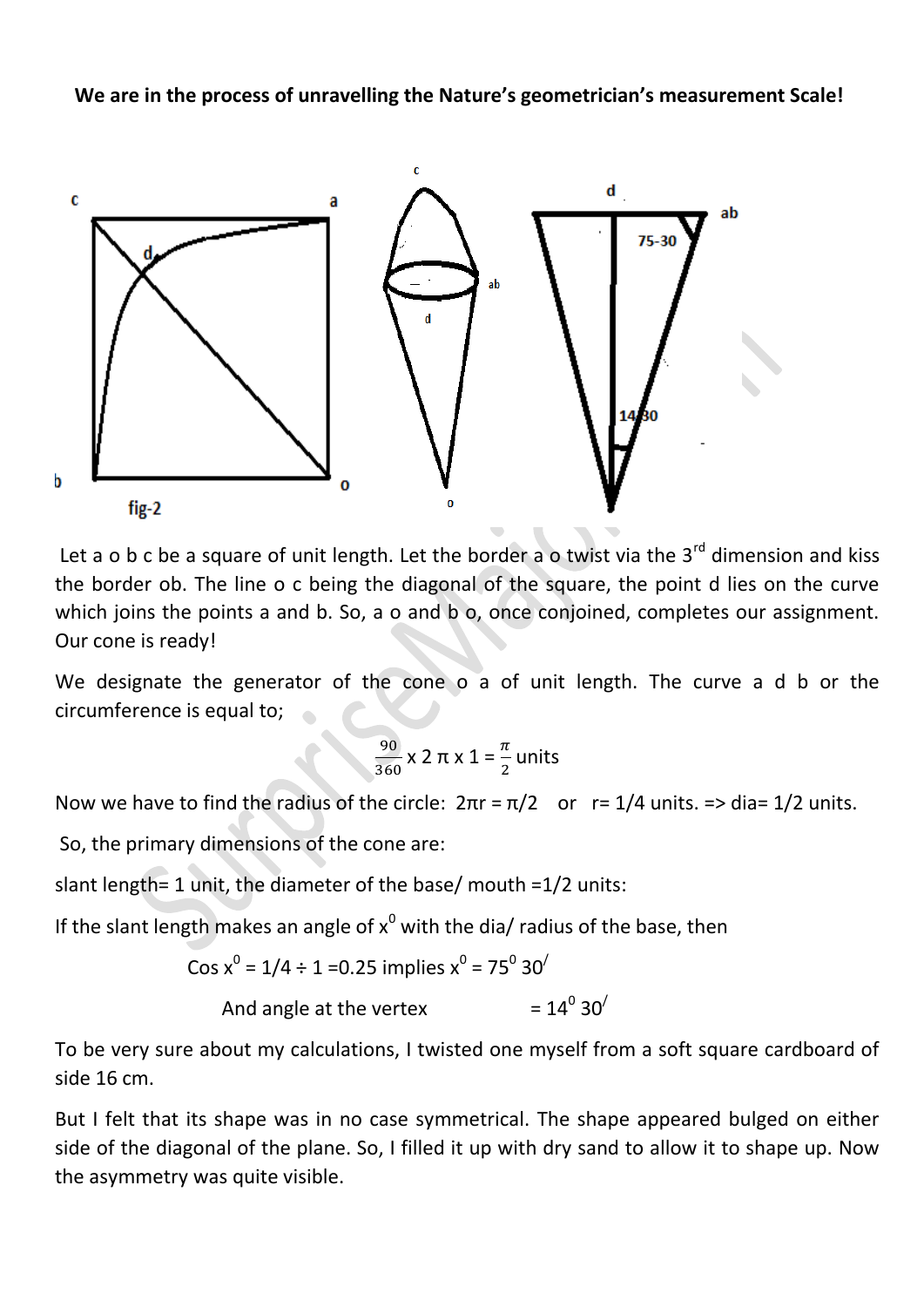While one diameter measured exactly 8 cm the other one measured 9 cm. So, the mouth / base of the cone instead of being a circle turned out to be an ellipse with major axis measuring 9 cm and the minor one measuring 8 cm. This set me thinking but I soon realized that the two numbers presented me with an excellent opportunity to prepare the measuring tape of the Nature's geometrician. The primitive mathematics tells me that the fraction of the two radii is 8/16 and 9/16 when compared with the unit length. Nine is an odd number. Therefore, if the scale has to work, it should accommodate the conversion of the odd fraction as well.

By converting 9/16 into its equivalent ratio, like (9/16) x (9/9) which is equal to 81/144, I am in a position to propose the required scale.it appears that Nature's geometrician measures not in meters but in fractions which can be universally adopted. In this way I worked out the fundamental fraction which is equal to 1/144. The lengths can now be converted into factions as follows.

Unit length = 144/ 144 = 1

 $1/9 = 16/144$ ;  $2/9 = 32/144$ ;  $3/9 = 48/144$  and so on.

Again 1/8 = 18/144; 2/8 = 36/144; 3/8 = 54/144 ….8/8 = 144/144= 1.

 $\sqrt{2} = 203/144$ .

**Let me treat the number 300, 000 which speed of light carries in kms. In case I filter this number, I get 299,952 which if expressed in kilometres can be standard speed of light.**

**But if we filter 300,000,000 the filtered number is 299,999,952 which if expressed in meters can be the standard speed of light. The difference shrinks to 48 meters.**

**Accepted rate is 299,792 km/s.** 

*It is worth noting that 144 and 360 are related, as (9x8) 72 is the HCF of the two numbers.*

**In order to make the things clearer, let me propose to construct a cone having the slant length** 

**(side of the plane square) of 144x10<sup>6</sup>kms (1 A U approximately).**

**Slant length = 144x10<sup>6</sup>**

**Major axis of the base = (81/144) x 144x10<sup>6</sup> = 81x10<sup>6</sup> kms.**

**Minor axis of the base = (72/144) x 144x10<sup>6</sup> = 72x10<sup>6</sup> kms.**

**Vertical axis from vertex to centre of the ellipse = tan 75<sup>0</sup> 30/ x1/4 = 0.9666 = 139/144 =139x10<sup>6</sup> km.**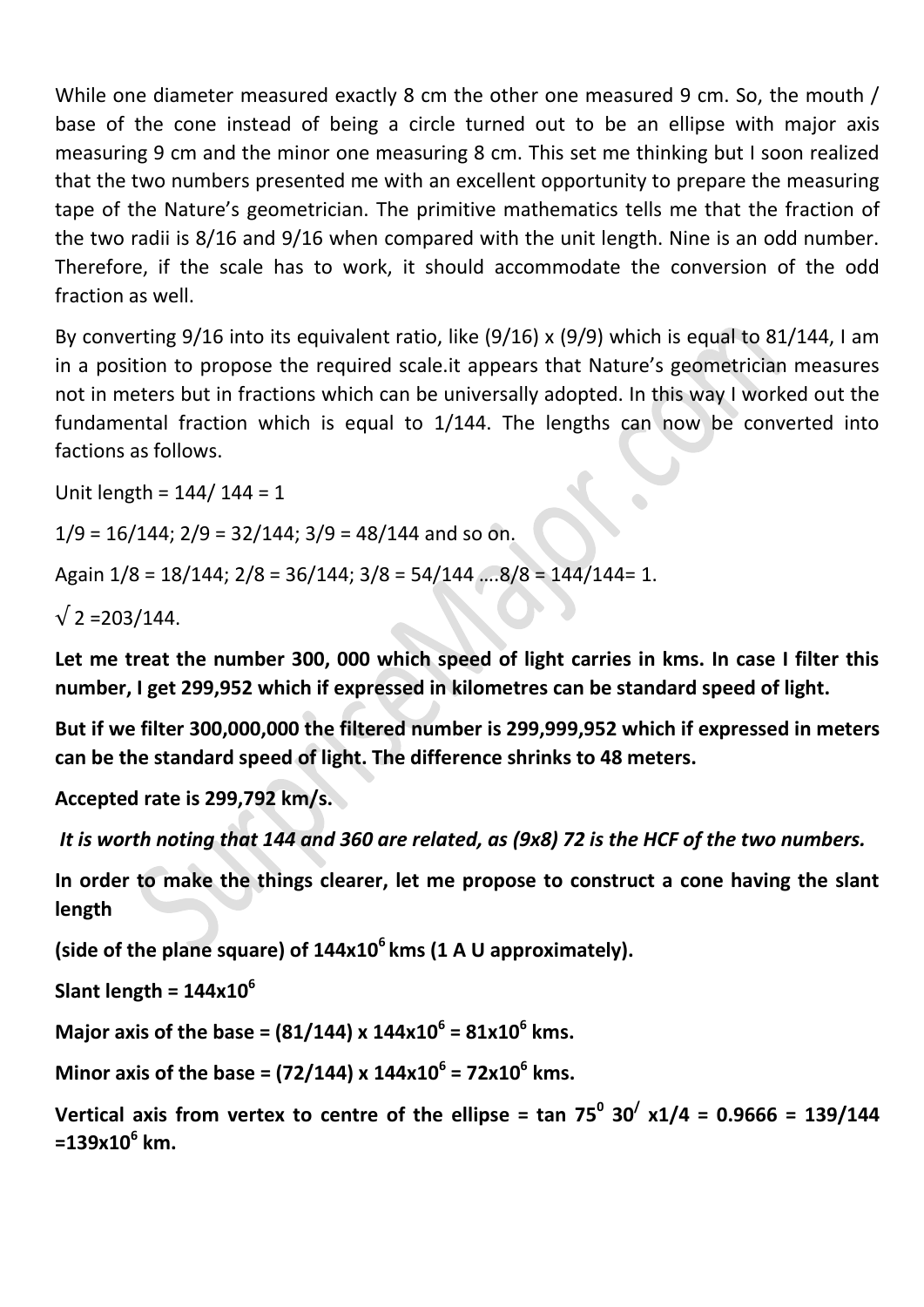**T**his can only be a miniature version of the fusion reactor because the solar system is too big to entertain treatment by this toy model of the cone. But from these dimensions we can get an idea of the functioning of this fusion reactor. The natural asymmetry of the inner surface of the cone tells us that the velocities along the symmetrical and asymmetrical half portions are different in values. The velocity is faster on the symmetrical side which is capable of creating a drag and the attrition between the parallel streams of the gas flow, which must induce electrical charge of very high voltage rating. The static electricity in the ambience of low pressure and intense heat, in my opinion, created the appropriate conditions for the gas to roll up into a plasma ball, which in due course of time metamorphosed into our sun. **But the gas is not in the throes of the Einstein's M = E/C<sup>2</sup> , (E = MC <sup>2</sup> ). There must definitely be some limit or speed barrier, imposed by the nature, which no particle can acquire in closed/ free conditions. I strongly feel critical fall in density tore apart atomic shells to trigger response.**

**Not only are the physicists enamoured of the mass- energy equation proposed by Einstein but the art teachers and romantic intellectuals too are fascinated by its beauty. But I feel that the equation is** *prima facie* **incorrect. If darkness is designated as zero and brightness as one, both are absolute values and their very nature refuses them to be radicalized. Zero and one squared will refuse to budge and retain their primal values. Similarly, the value of C** being absolute cannot be radicalized. Therefore,  $C^2 = C$ ,  $C^3 = C$ ,  $C^n = C$ . By his own **admission, Einstein himself proposed or proved that nothing can move faster than the**  speed of light. If we compare this equation with the equation, kinetic energy =  $\frac{1}{2}$  mv<sup>2</sup> the **comparison is intriguing. In mass- energy equation while the constant ½ has been omitted, v has been replaced by C. The mass-energy equation appears to be a morphed version of the kinetic energy equation. I can't say which mathematical labyrinth Einstein negotiated to arrive at the result. But one thing is clear that in order to balance the equation dimensionally, he was compelled to square C. Therefore, squaring C was only a trick on his part to maintain the dimensional truthfulness of the equation. It is also possible that he worked in reverse order to build up his argument. It means that he first wrote the equation and then worked backwards to arrive at the theoretical proposition.**

The speed barrier appears to me responsible for the fusion, which means creation of heavier particles as a means of slowing down of the gas flow. The great spinning and rolling of the solar reactor became orderly once the entire stock of hydrogen gas was sucked in by the reactor and ever since the sun has maintained the limiting values of the spin and the displacement. But the story of the solar system is still in the womb of the future. At this stage we cannot fix the position of the sun in the reactor. But we are on the true course to arrive at that position.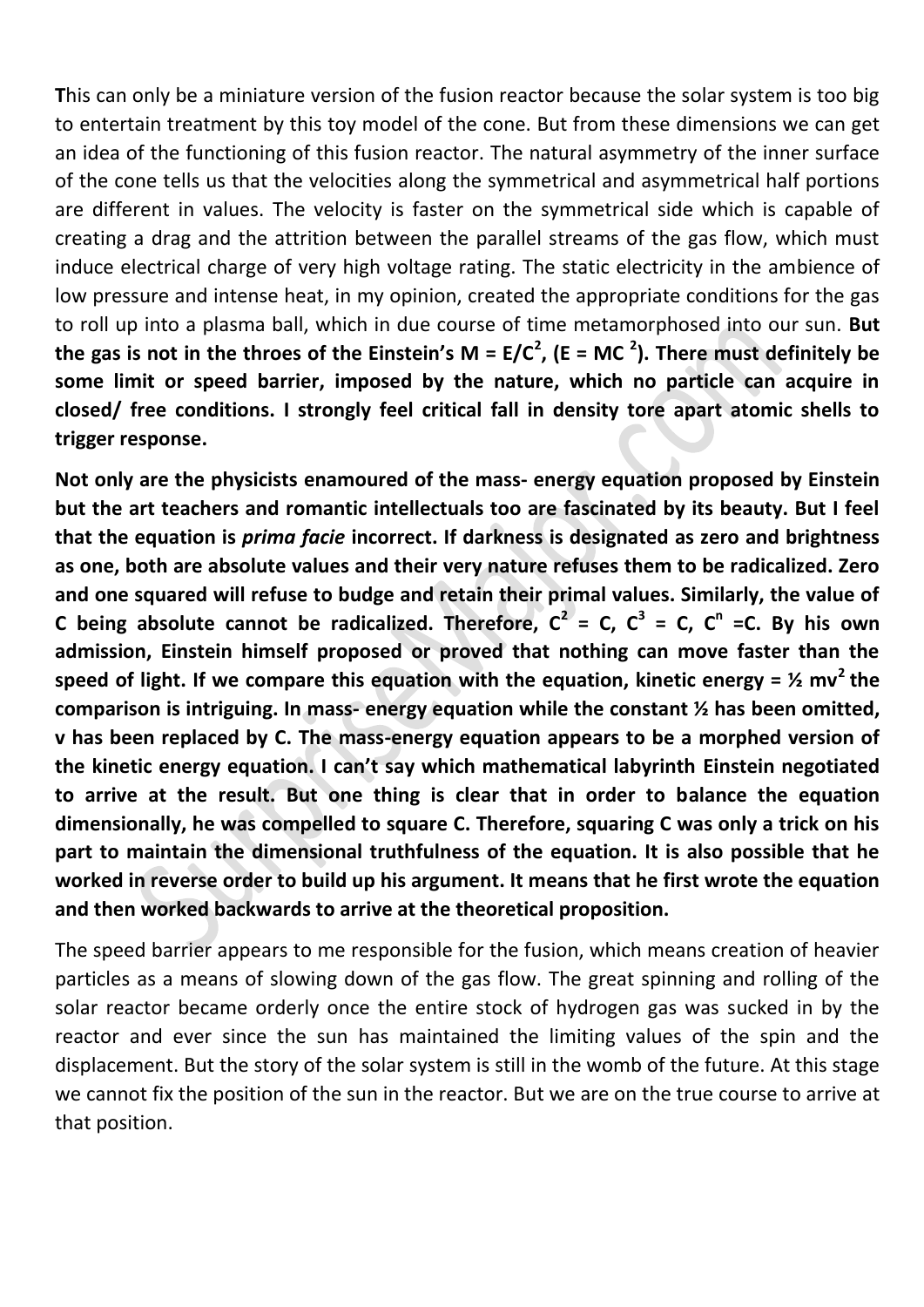The following table, about the solar system in a rearranged form, has been prepared from the data available on the internet but verified by comparing the same with the D K Illustrated Family Encyclopaedia. As is evident from the table the planets have been serialized according to the density of each planet, which means that they have separated from the sun at different epochs. **But I have further improved the argument as we move on.**

|           | Planet Density    | Dist from Sun        | Orbital Radius $Cos \alpha = R/H$ |        | $\alpha$                    |  |
|-----------|-------------------|----------------------|-----------------------------------|--------|-----------------------------|--|
|           | g/cm <sup>3</sup> | (hyp, H)             | R                                 |        |                             |  |
| 1 Saturn  | 0.687             | $1425 \times 10^{6}$ | $886.28 \times 10^6$              | 0.6219 | $51^{\circ} 30'$            |  |
| 2 Uranus  | 1.279             | $2880 \times 10^6$   | 18783.64x10 <sup>6</sup>          | 0.6193 | $51^0 42'$                  |  |
| 3 Jupiter | 1.326             | $780\times10^6$      | $483.59 \times 10^6$              | 0.6199 | $51^0 42'$                  |  |
|           | 4 Neptune 1.638   | $4515 \times 10^{6}$ | 2796.54x10 <sup>6</sup>           | 0.6193 | $51^0$ 42 <sup>/</sup>      |  |
| 5 Mars    | 3.9335            | $225 \times 10^6$    | $141 \times 10^{6}$               | 0.6266 | $51^0 12'$                  |  |
| 6 Venus   | 5.243             | $108\times10^6$      | $67.27 \times 10^6$               | 0.6228 | $51^{\circ} 30'$            |  |
| 7 Mercury | 5.427             | 57.9 x $10^6$        | $35.62 \times 10^6$               | 0.6151 | $52^{\circ}$ 00 $^{\prime}$ |  |
| 8 Earth   | 5.51              | $150 \times 10^{6}$  | $92.99 \times 10^6$               | 0.6199 | $51^0 42'$                  |  |

From the above table it is clear that the planets have separated from the sun at different points of time, regularly till it got rid of its fault lines.

S.

## **Asteroid Belt**

The equally fascinating episode that happened during this calamitous period was the formation of the Asteroid Belt. It is possible there was another planet situated in between the Mars and Jupiter. This planet in all probability must have broken up while cooling which supplied moons/satellites to Jupiter, Saturn on one side and on the other side, Mars two and Earth one. The remains of this planet is perhaps the proto-planet Ceres. The absolute spherical shape points it to be a very fast spinning celestial body in its earlier avatar.

The possible explanation I can offer is this hypothetical planet cooled down so fast that it got hermetically sealed forming a substantial crust. The core being extremely hot, in a liquid state and the planet spinning like a centrifuge with no possibility of heat getting released into space, the planet converted itself into a huge pressure cooker. In case the density inside was minimum 1.5 kg/ $m^3$  it became a recipe for great disaster.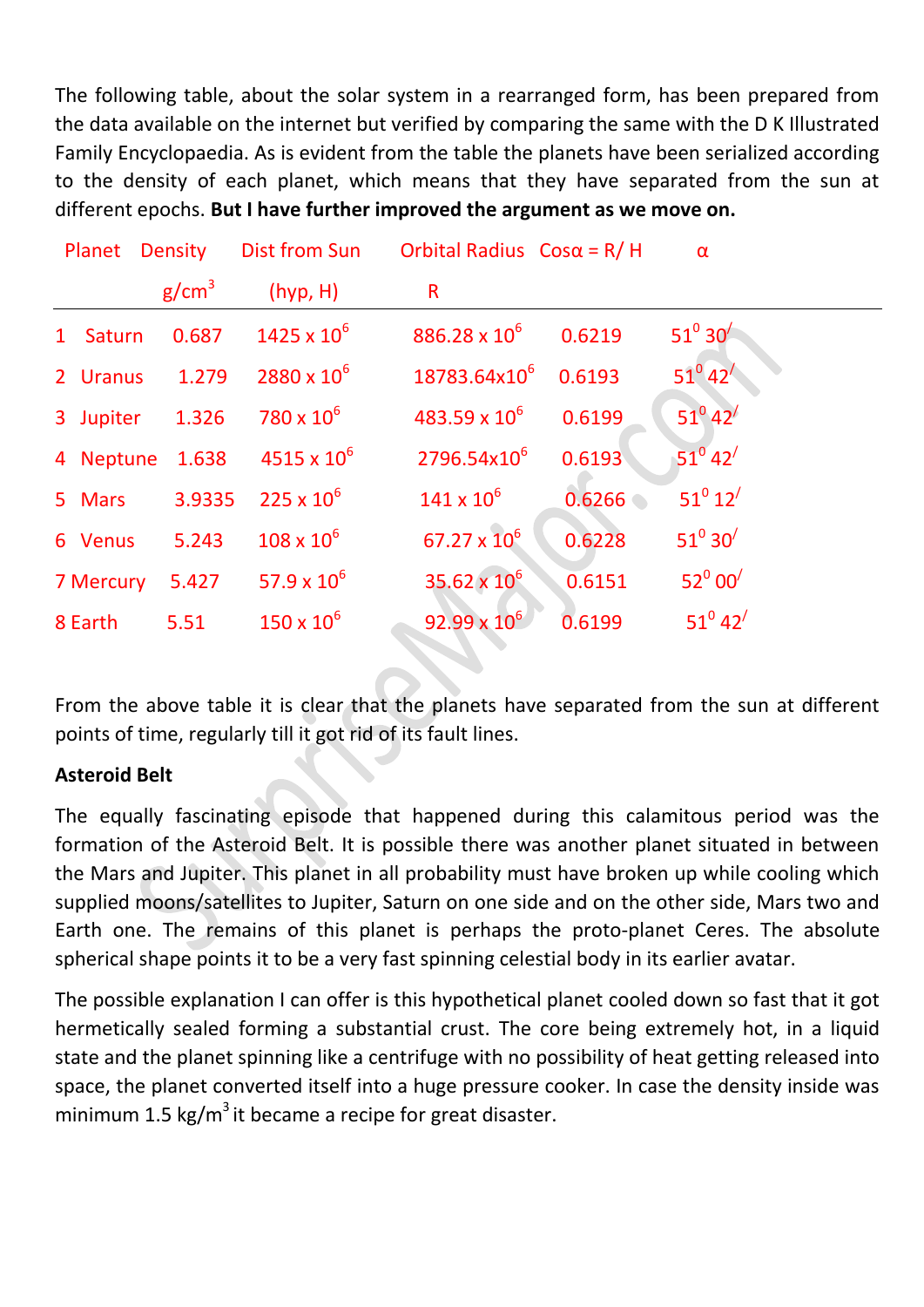As the planet spun fast the matter inside tried to synchronize its spin with the mother planet. It is evident the geometry of the sphere allows matter to be almost in a static frame at the center. But as we move up towards the circumference every layer accelerates till it reaches maximum level away from center. In this way a drag is created which tries to average the spinning velocity. This condition is ripe for centripetal force to suck in energy and supply it to molten matter. The heat created by drag resulted in shooting up temperature and pressure while outside absolute zero temperature was directing it to shrink. The cumulative resulted in a big-bang. The hard crust broke up to smithereens supplying rubble which created the belt of junk we call asteroid belt.

### IV

True to the geometry of the celestial cone there is a variation in the spinning speeds of the sun; the outer peripheral speed and inner core speed. The sun has shed portions of its mass due to the appearance of one fault line on its outer periphery. Once the fatigue, similar to what metals experience in long stress situations, reached the yield points in each case, the mass was separated from the parent body. The separated mass, once ejected, retained the dynamic parameters as were acquired by it at the point of separation.

So, we observe unique dynamic parameters in each case. The intriguing part of the story is that it appears as if the sun has a launching pad from where it has launched the planets at regular intervals at an angle of 51 $^{\rm 0}$  30<sup>/</sup>.

Now it is easier for us to construct the three- dimensional model of the solar system. The sun is in the fusion reactor. The angles at which it has launched the planets tells me that the sun is somewhere in the middle of the reactor. Let me fix the position of the sun in the reactor. Since all the planets are on the tangent line which makes an angle as shown above, means that tangent makes the angle of 51<sup>0</sup> 30<sup>/</sup> with the minor axis. Let the sun be 'h' from the centre of the ellipse inside the reactor. Therefore:

h ÷1/4 = tan  $51^{\circ}$  30<sup> $\prime$ </sup> or h = 1.2527/4 =0.3132.

since we have already calculated the length of the axis (from the vertex to the centre of the ellipse) which is equal to **0.9666,** means that the sun is exactly at 1/3 from the mouth of the reactor leaving perhaps 2/3 space for storing the helium.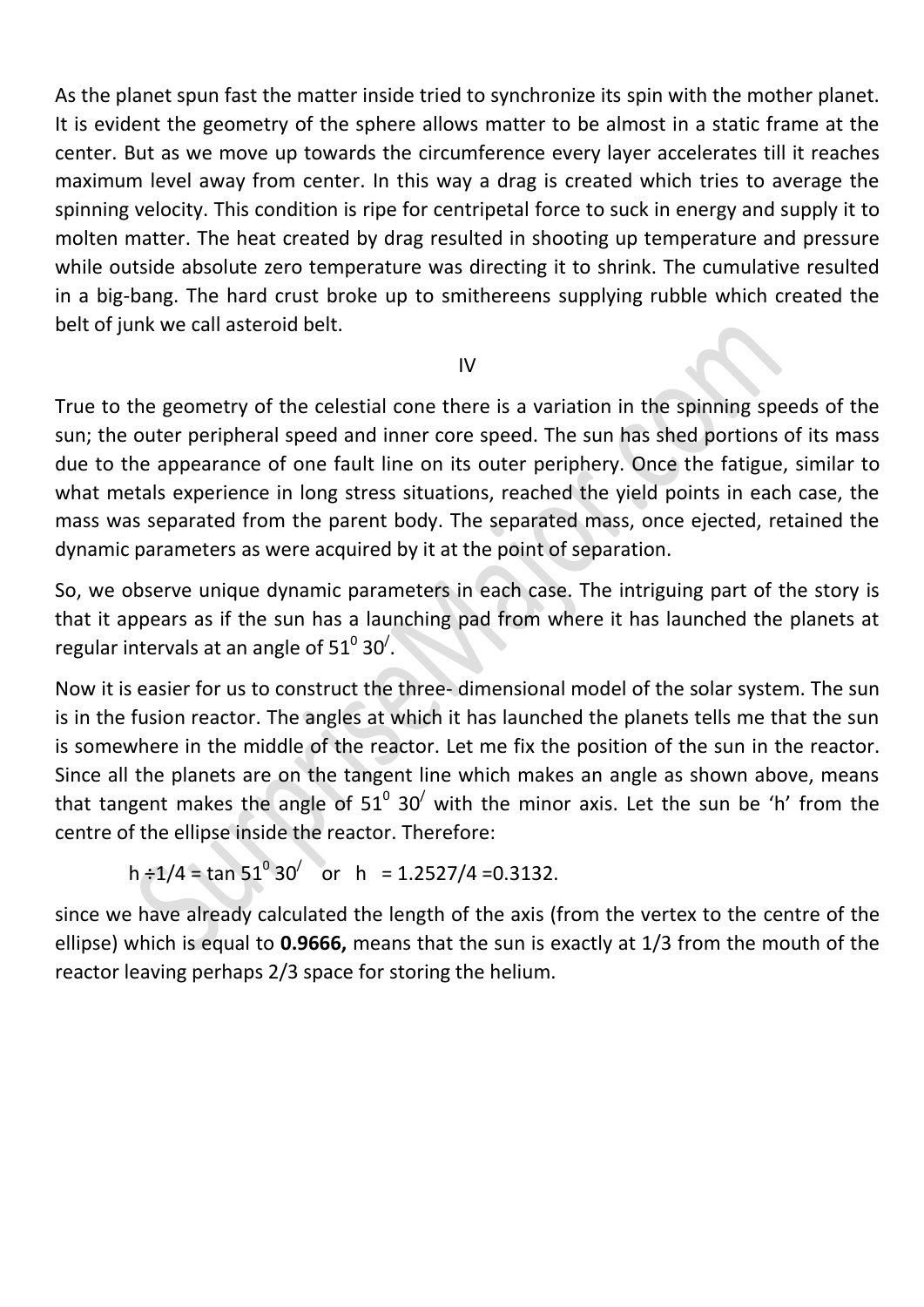

So, we have the 3-D model of the solar system ready. There is a cone which houses the sun. The sun is situated at a distance of 1/3 of the length of the axis, which connects the vertex with the centre of the ellipse. There is one more hypothetical cone on which rests the fusion reactor housing the sun.

The distances from the sun are measured along the outer periphery of the hypothetical or planetary cone. It is something like the sun being at the top of a conical mountain and the planets circling down below at different distances from the sun **except planet Mercury**. The travelogue of this planet has bluffed observers but no more. The cone makes an angle of  $51^{\circ}$ 30<sup> $\prime$ </sup> with the base. The sun is wearing a conical cap (base angle 75<sup>0</sup> 30<sup> $\prime$ </sup>) which rests, not on its head but on the mountain cone in such a way that it leaves a hollow space whose dimensions can be calculated from the data now available with us. It is now for the astronomers to utilize the services of their powerful computers to reconstruct by reverse calculations the accurate solar model.

I shall limit the study to earth's orbit only because observations made are dependable. In order to arrive at the correct dimensions of the ellipse, I shall proceed as follows:

The velocity of earth in its orbit around the sun = 30kms/sec. (data available on internet)

Distance covered by the earth in one year =30x60x60x24x365 kms. =946080000kms =946x10<sup>6</sup> kms. Appx.

Let the earth move in a circular path; in that case the above distance represents the circumference of the path.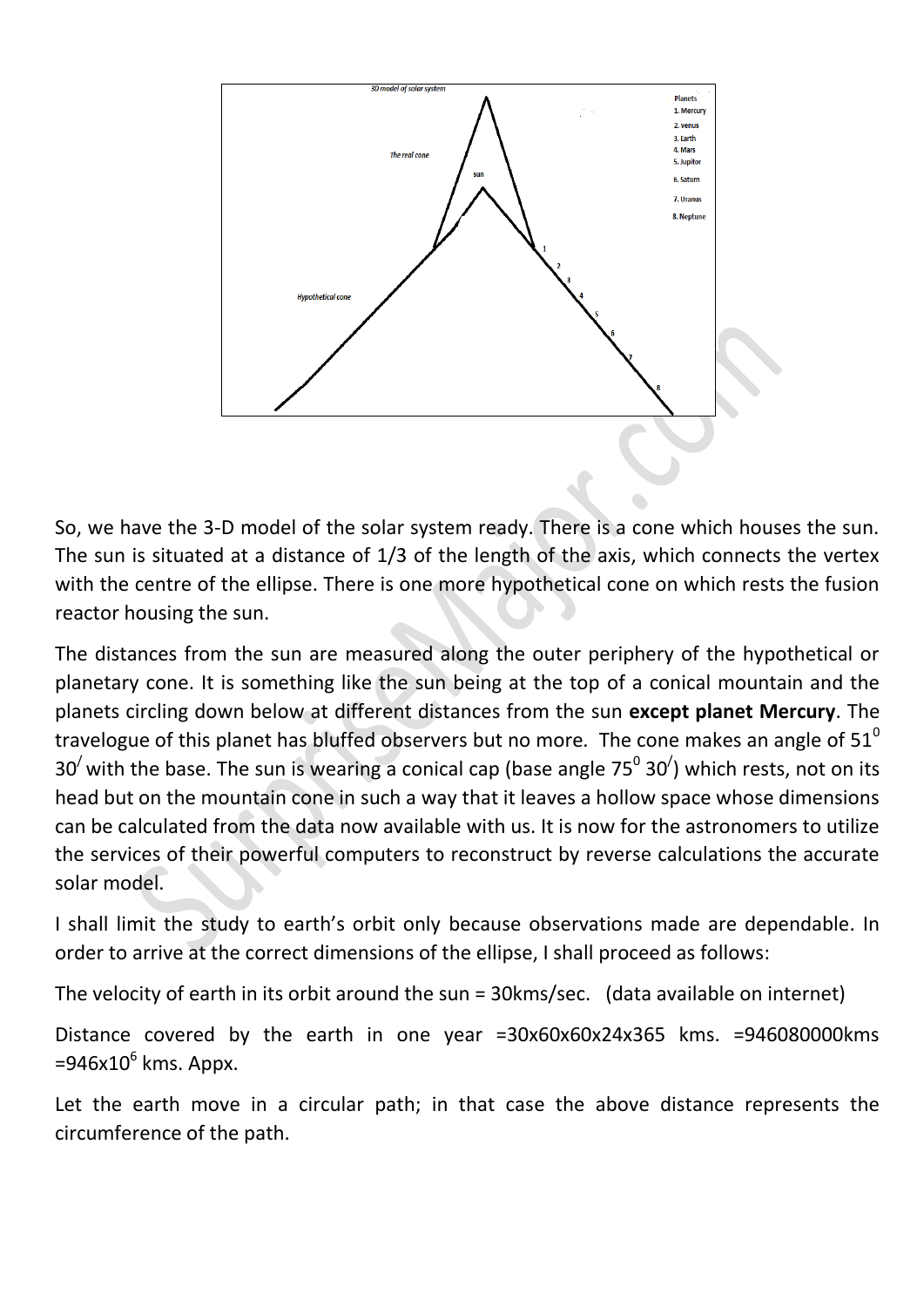Therefore, if r is the radius of the circle, then  $2\pi$ r=  $946x10^6$  or r =  $150x10^6$ kms. (Approximately.)

This gives us an idea of the vicinity within which the lengths of the major and the minor axis lie. Keeping in view the constraint of sticking to 9: 8 ratios, a few hits and trials gave me the correct dimensions of the two axes.

Mercifully, I have the ratio 9:8 at my disposal.

After many hits and trials, I fixed the length of the Semi-major axis equal to 158 x  $10^6$  kms. The semi-minor axis worked out equal to 141 x 10<sup>6</sup>kms. I will not verify the ratio but leave it for the students to prove that the exact ratio is 9: 8.031. The beauty of this ellipse, I must say is breath taking. Imagine Helen of Troy, a would be mother half way through her pregnancy, standing on the balcony watching the full moon rising from the sea and her philanderer observing her from a balcony  $10^0$  off the parallel. The beauty of the curve in proportion to the imagined background monotony, is a breath- taking sight.

Next, we calculate the perimeter of the ellipse

Perimeter of the ellipse = 2π  $\sqrt{(158 \times 10^6)^2 + (141 \times 10^6)^2)/2}$  = 940.116 x 10<sup>6</sup>kms. When we compare this value with the distance covered by the earth in one year (946X10<sup>6</sup>) the margin of error is almost negligible.

In this way we have constructed the ellipse or the path on which the earth goes around the sun. Imagine that the path is parallel to the plane of the sun. In that case the sun will be located somewhere in the space, but approximately I AU from the point of inflection of the major axis. If we lift this entire ellipse from the right tip of the major axes while keeping the left tip.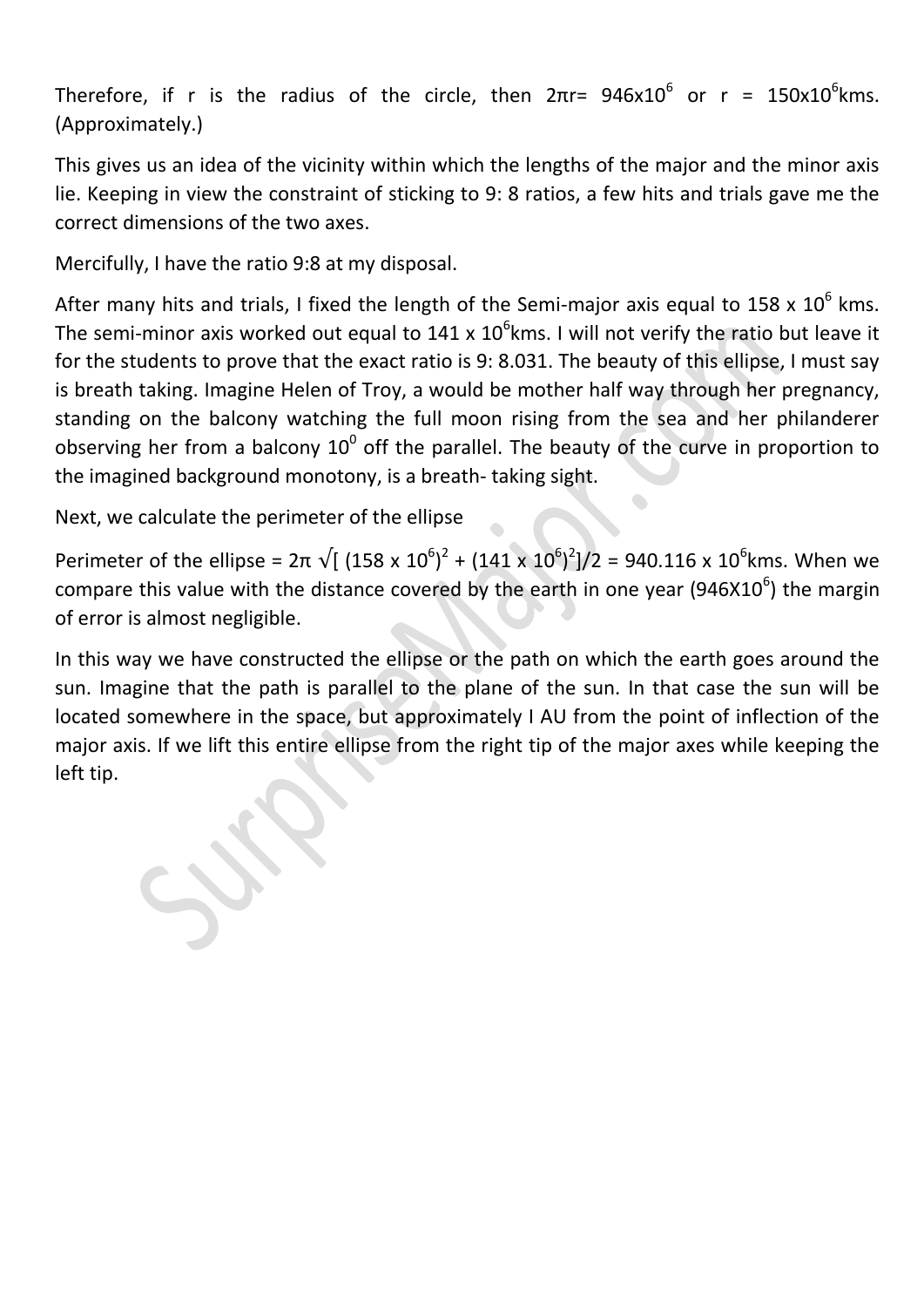

Anchored at the left tip through an angular displacement of 23<sup>0</sup> 30<sup>/</sup>, the sun's position will shift. Let us calculate the position of the sun in the changed circumstances.

As shown in the figure (elevation), S represents the position of the sun. X is the position of the earth at the point of inflexion. Its minimum distance from the sun is  $147 \times 10^6$ kms. The earth is at an elevation of 51 $^0$ :30<sup>/</sup> parallel to the plane of the sun, as already calculated above. Since the earth's path subtends an angle of 23<sup>0</sup>:30<sup>/</sup> the minor axis XZ<sup>/</sup> goes through the angular displacement and XZ is the actual locus of the earth. The projection of the sun on  $XZ'$  at N shifts to P. Point Z represents the aphelion point on the locus.

In triangle, SXN, SX = 147 X 10<sup>6</sup> Km. Therefore, XN = 147 X 10<sup>6</sup> X cos 51<sup>0</sup> 30<sup>/</sup>

 Or XN = 91.5 X 10<sup>6</sup> ………………… (1)  $SN = 147 X \sin 51^\circ 30'$  implies  $SN = 115.04 \times 10^6$  ....... (2) In triangle XON  $XN/OX = \cos 23$  30 or  $OX = 91.5 \times 10^6 / \cos 23$  30  $OX = 99.77 X 10<sup>6</sup> Km... (3)$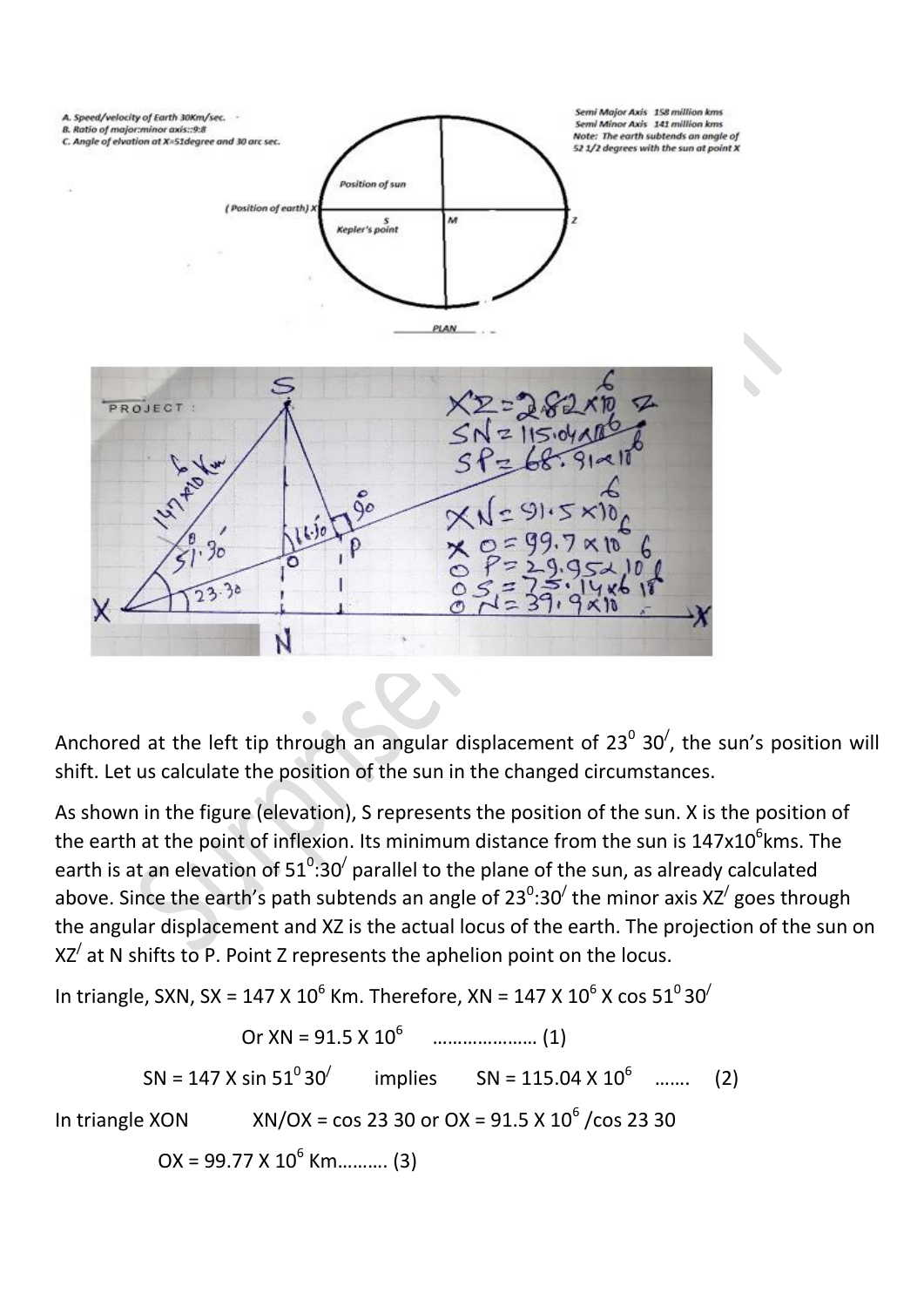ON = 91.5 X 10<sup>6</sup> X tan 23 30 = 91.5 X 10<sup>6</sup> X 0.4348 = 39.9 X10<sup>6</sup> …….(4) SO = SN – ON = 115.04X10<sup>6</sup> – 39.9 X10<sup>6</sup> = 75.14X10<sup>6</sup>……. (5)

In Triangle SPO, SP = SO X Sin 66 30 = 75.14 X10<sup>6</sup> X 0.9171; SP = 68.91 X 10<sup>6</sup>...(6)

$$
OP = 75.14 \times 10^6 \cos 66 \cdot 30 = 75.42 \times 10^6 \times 0.3987 = 29.95 \times 10^6 \quad (7)
$$

 $XZ = 282 \times 10^6$ 

$$
PZ = XZ - XO - OP = 282X10^{6} - 99.77 X10^{6} - 29.95 X10^{6} = 152.28 X10^{6} \text{ ... } (8)
$$
  
\n
$$
SZ = Root of (68.91)^{2} + (152.28)^{2} = 166.65 X 10^{6}
$$

## **Aphelion in elevation is 167.11 X 10<sup>6</sup>Km**

As the narrative moved on, analysis of NASA fact sheet data revealed that the sun developed a fault line when its density reached 568 kg/ $M^3$  or less. At this point it ejected matter which cooled to become first planet-Saturn. Next Uranus and Jupiter left. Then other planets left. I can't say in what order but the table below speaks for itself.

|             |         | Planet Birth radius Present radius Birth density |                        | Present density        | Shrinkage |
|-------------|---------|--------------------------------------------------|------------------------|------------------------|-----------|
| Mercury     | 3800.7  | 2439.5                                           | 1408 Kg/M <sup>3</sup> | 5427 Kg/M <sup>3</sup> | 35.81%    |
| Venus       | 9380.6  | 6052                                             | $-do -$                | 5243 $\text{Kg/M}^3$   | 35.5%     |
| Earth       | 10204.8 | 6378                                             | - do -                 | 5514 Kg/M <sup>3</sup> | 37.5%     |
| <b>Mars</b> | 4893.6  | 3396                                             | $-do -$                | 3933 Kg/M <sup>3</sup> | 30.6%     |
| Neptune     | 25804   | 24762                                            | 1408 Kg/M <sup>3</sup> | 1638 Kg/M <sup>3</sup> | 4.0%      |
| Pluto       | 1481    | 1185                                             | - do-                  | 2095 Kg/M <sup>3</sup> | 20.0%     |

The radical improvement in density was possible only after a near collapse happened. The rapid cooling of the outer surface might have resulted in the initial shrinkage. Since the volume shrunk, crowding of matter generated more heat. This resulted in creation of metals. The inner core of all these planets is just oceans of molten mixture of metals.

V

I sum up the scenario as follows: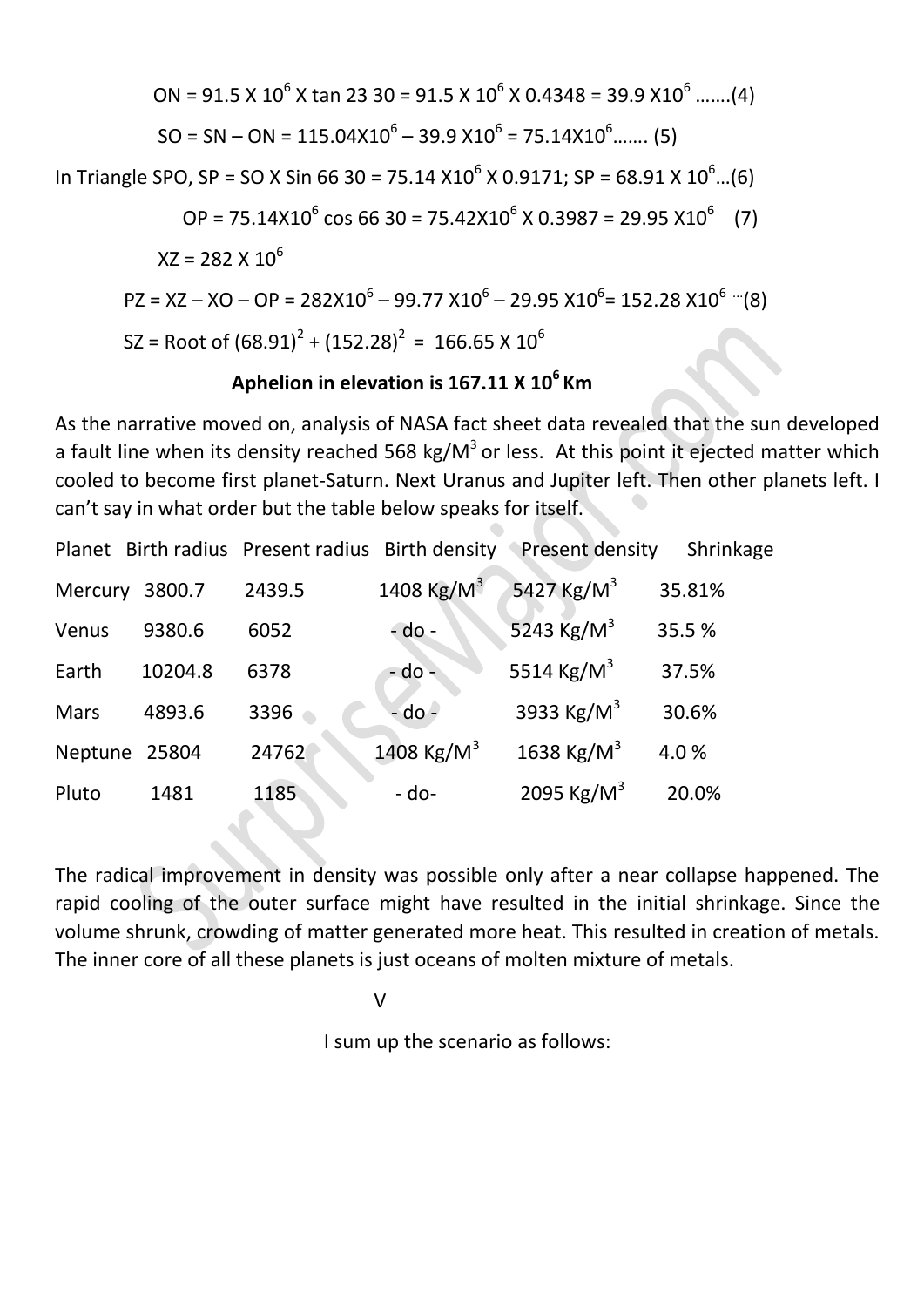# 3-D Mathematical Modal of Solar System



Imagine a mace; its head the Sun and the shaft- long, very long inclined to the ecliptic plane at  $51^030'$  . All planets are tied to this shaft one way or the other. It is this uniting tickle, if I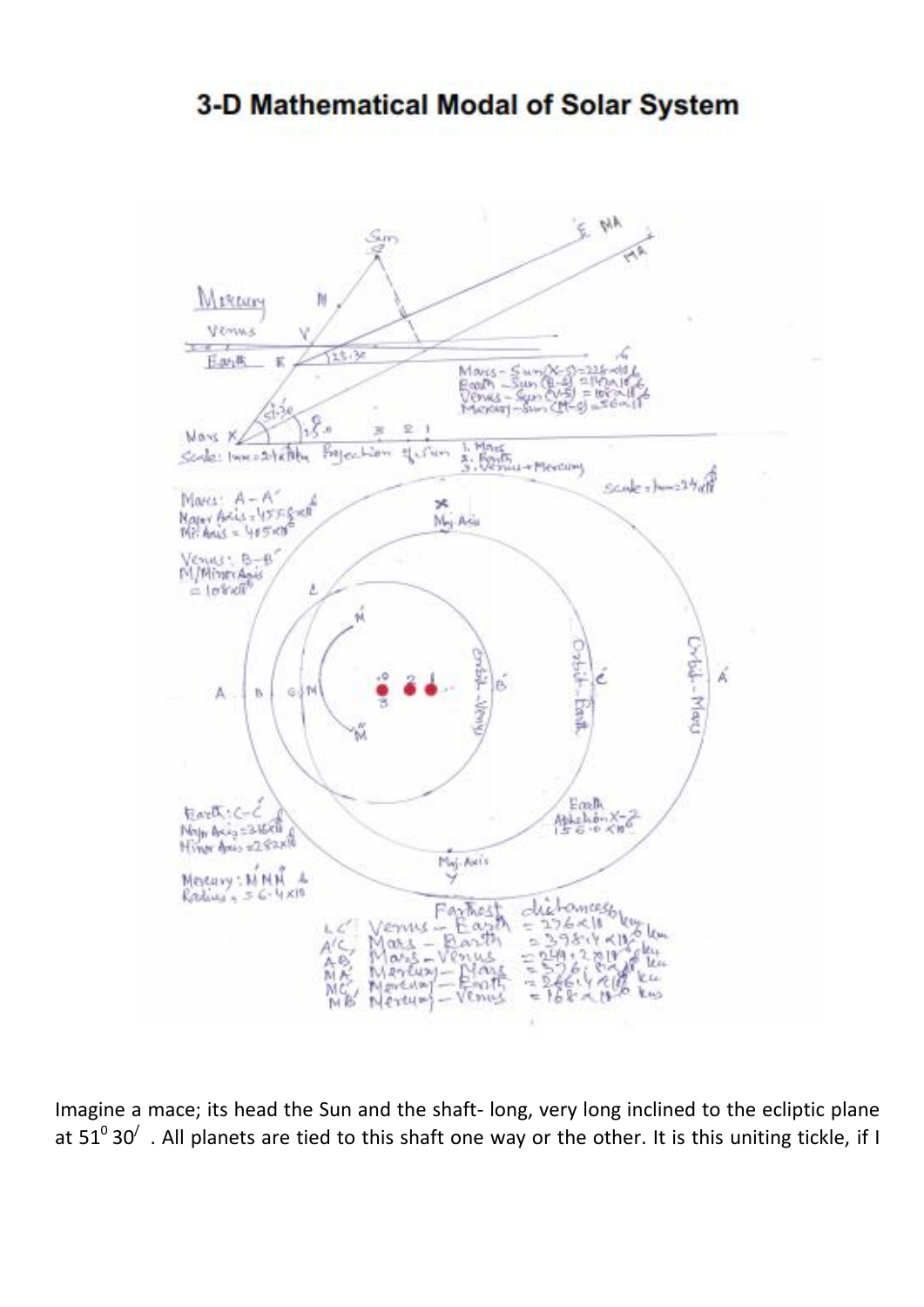may use the phrase which makes the sun carry entire stuff in its yard to move around the galaxy on a path whose curvature I have calculated.

The orbital paths of Mercury, Venus, Earth and Mars have been plotted to scale. All distances are available on the A-4 sheet. The perihelion of Earth is measured from major-axis as shown.

The farthest distances are given as under:

Venus – Earth LC $/$  = 276 x 10<sup>6</sup> Km

Mars – Farth A $\text{/ C}$  =398.4 x 10<sup>6</sup> Km

Mercury – Mars = 376.  $8 \times 10^6$  Km

Mercury – Venus =  $168 \times 10^6$  Km

## **Radius of Mercury path = 56.4 x 10<sup>6</sup>Km**

Mercury, as is shown has three positions. Maximum & minimum distance from the sun as also the distance from other planets say earth.

- 1. Maximum distance from Sun =  $69.7 \times 10^6$  Km
- 2. Minimum distance from Sun =  $46.0 \times 10^6$  Km
- 3. Minimum distance from Earth =  $77.3 \times 10^6$  km
- 4. Points X, M, Y have a centre at O.
- 5. The radius of the curve is 56.4  $\times$  10<sup>6</sup>
- 6. The curve generates angle  $128^{\circ}$  at the centre O.
- 7. The distance covered by planet on the curve is  $126.6x10^6$  Km. Total distance covered in 88 days is 253.2x10<sup>6</sup> Km.

8. Earth Major Axis =  $316 \times 10^6$  Km; Minor Axis =  $288 \times 10^6$  Km

## **Mercury Regression**

The observations made by astronomers has bluffed them to the extent that it became like Sphinx Riddle. But as Francis Beacon in his essay on the topic says:

Sphinx is a metaphor for science; monstrous to the ignorant and unskilled.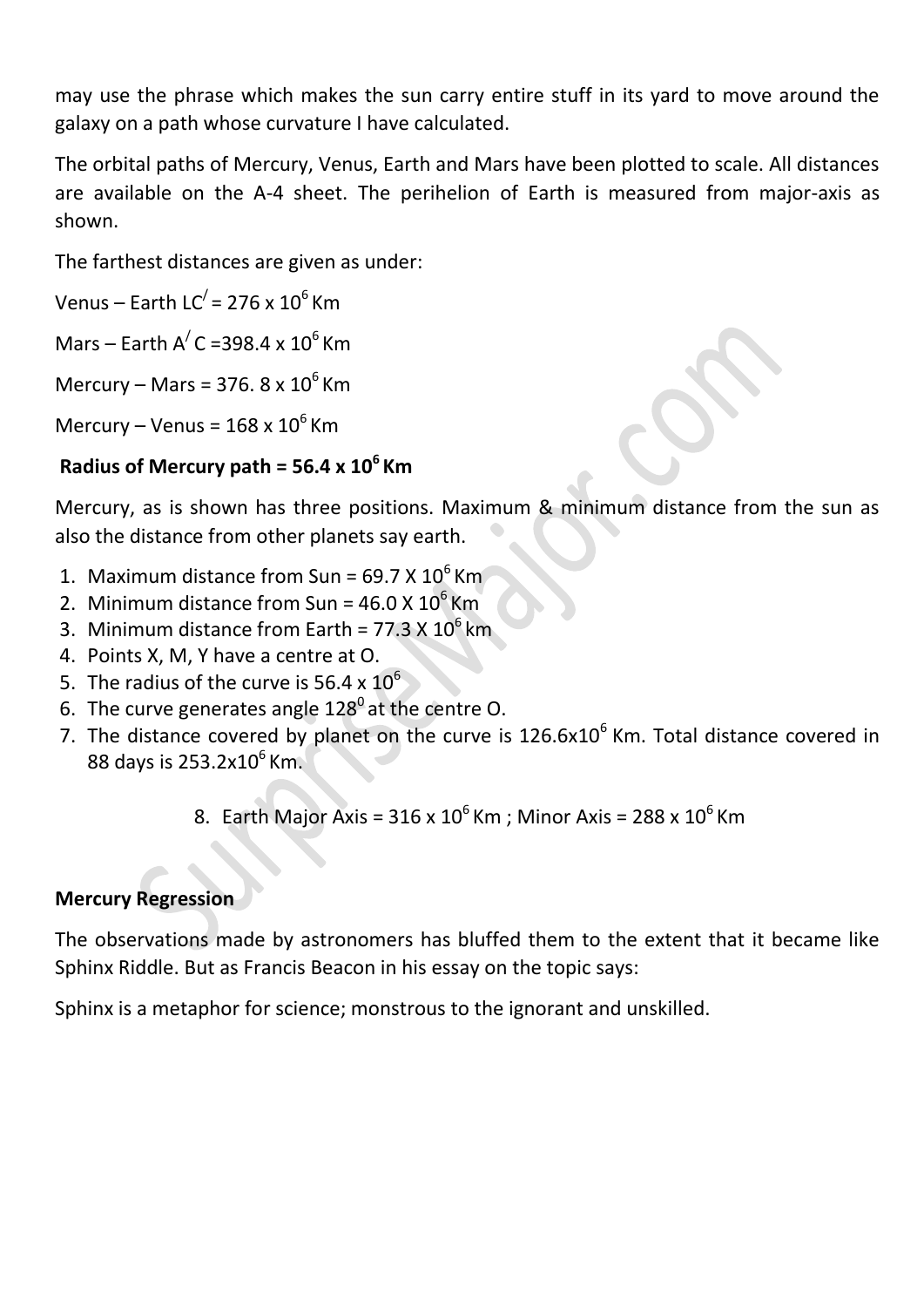#### **Not to Scale**



These three points lie on a curve as explained earlier. So, its path is governed by a point in space while the radius calculated by me is 56.4 x  $10^6$  Km. its path is restricted to M<sup>/</sup> M M<sup>//</sup>. Its orbit is restricted. Once it covers 128<sup>0</sup> it makes a U-turn at M<sup>/</sup> and again at M<sup>//</sup>.

So, instead of covering  $360^{\circ}$  it covers 256 $^{\circ}$  only. Now the question is: Why does it reverse its direction periodically.

NASA probe to Mercury found to the surprise of scientists that it is a magnetic di-pole. It means it has two poles say like a permanent magnet; N-pole, S-pole. In 1974 Mariner 10 discovered this property of the planet. The origin of this phenomenal characteristics became a subject great debates and wild theories were advanced. Dynamo theory is one such theory. I have already stated that Mercury like other denser planets experienced collapse which in case of Mercury core turned into iron with magnetic property. As matter became denser and denser so did orderliness of magnetic molecules happen? In literal sense it means approaching a state of order or absence of conflict. In scientific sense it means magnetic molecules approach maximum entropy level. Since there is a time interval between the births of the two planets explains why the magnetic strength of Earth is improved when compared with Mercury?

But the Sun too has a high magnetic strength. It is a spherical magnet with high polar strength. It seems to have same pole image as that of the Mercury. Therefore, when Mercury was ejected, it chose its centre for orbital motion which I have measured to great accuracy. As it started on its chosen path, it clocked  $128^{\circ}$  but experienced a fire wall made a quick Uturn and continued in moving reverse direction till it reaches point Y and here the similar but more powerful magnetic pole strength of the Sun sent it back. At point Y, it is 46 X  $10^6$  Km from the Sun. In return journey it covers 128<sup>0</sup>and is 69 X 10<sup>6</sup> away from the Sun where the